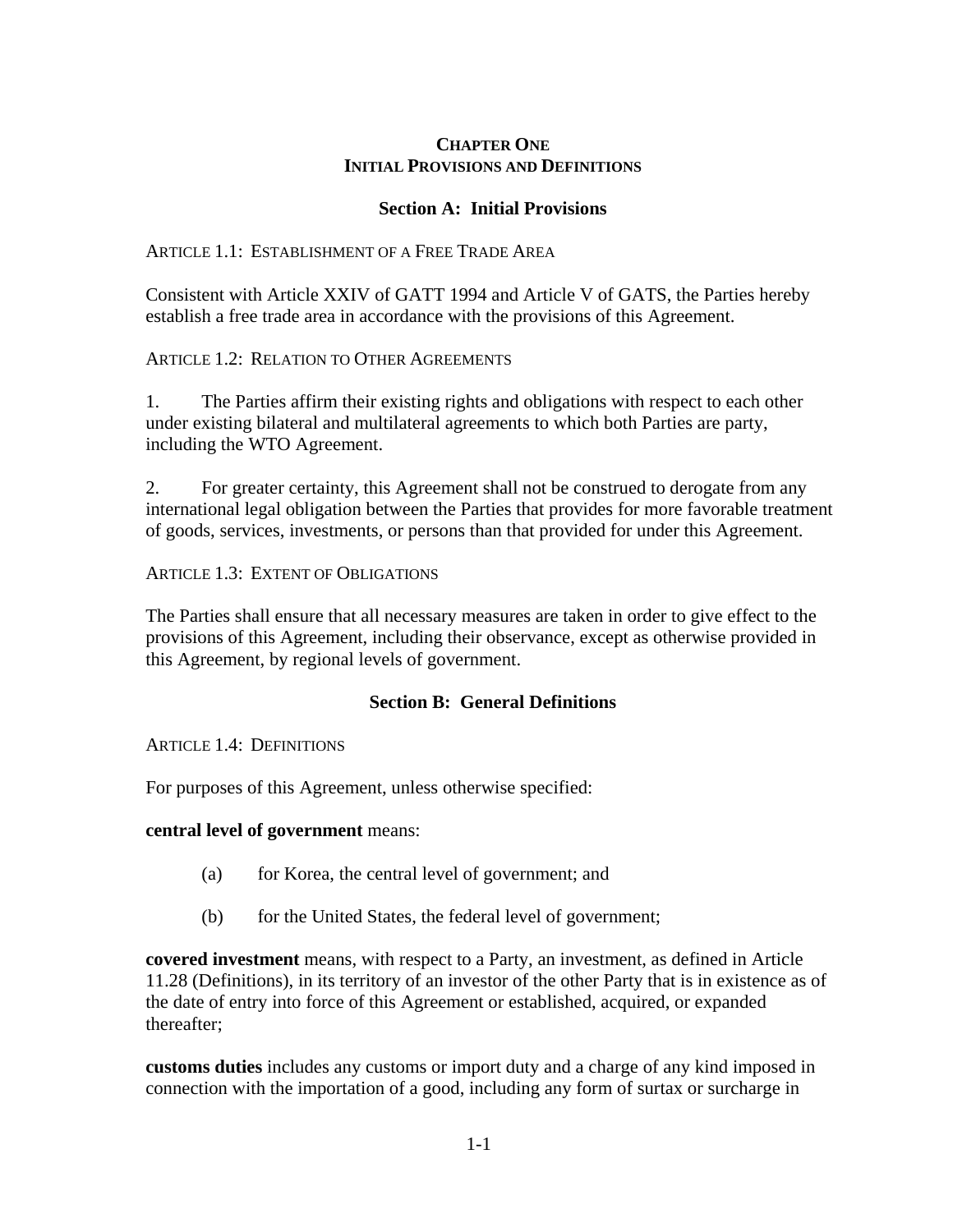connection with such importation, $<sup>1</sup>$  $<sup>1</sup>$  $<sup>1</sup>$  but does not include any:</sup>

- (a) charge equivalent to an internal tax imposed consistently with Article III:2 of GATT 1994, in respect of like, directly competitive, or substitutable goods of the Party, or in respect of goods from which the imported good has been manufactured or produced in whole or in part;
- (b) antidumping or countervailing duty that is applied pursuant to a Party's law; or
- (c) fee or other charge in connection with importation commensurate with the cost of services rendered;

**Customs Valuation Agreement** means the *Agreement on Implementation of Article VII of the General Agreement on Tariffs and Trade 1994*, contained in Annex 1A to the WTO Agreement;

**days** means calendar days;

 $\overline{a}$ 

**enterprise** means any entity constituted or organized under applicable law, whether or not for profit, and whether privately or governmentally owned or controlled, including any corporation, trust, partnership, sole proprietorship, joint venture, association, or similar organization;

**enterprise of a Party** means an enterprise constituted or organized under a Party's law;

**existing** means in effect on the date this Agreement enters into force;

**freely usable currency** means "freely usable currency" as determined by the International Monetary Fund under its *Articles of Agreement*;

**GATS** means the *General Agreement on Trade in Services*, contained in Annex 1B to the WTO Agreement;

**GATT 1994** means the *General Agreement on Tariffs and Trade 1994*, contained in Annex 1A to the WTO Agreement;

**goods of a Party** means domestic products as these are understood in GATT 1994 or such goods as the Parties may agree, and includes originating goods of that Party;

**government procurement** means the process by which a government obtains the use of or acquires goods or services, or any combination thereof, for governmental purposes and not with a view to commercial sale or resale or use in the production or supply of goods or

<span id="page-1-0"></span><sup>1</sup> For greater certainty, "customs duty" includes an adjustment tariff imposed pursuant to Article 69 of Korea's *Customs Act*.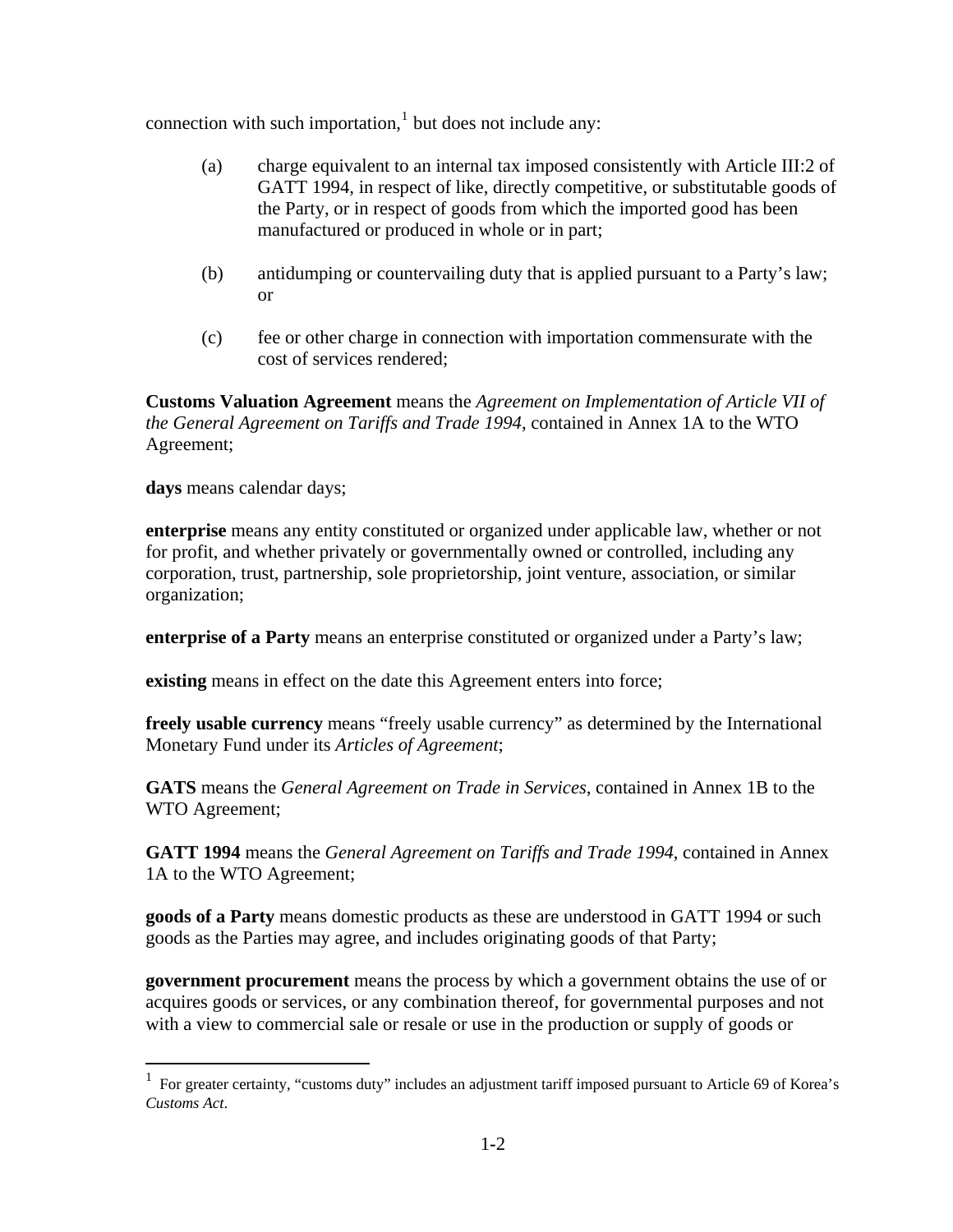services for commercial sale or resale;

**Harmonized System (HS)** means the *Harmonized Commodity Description and Coding System*, including its General Rules of Interpretation, Section Notes, and Chapter Notes, as adopted and implemented by the Parties in their respective tariff laws;

**Import Licensing Agreement** means the *Agreement on Import Licensing Procedures*, contained in Annex 1A to the WTO Agreement;

**Joint Committee** means the Joint Committee established under Article 22.2 (Joint Committee);

**measure** includes any law, regulation, procedure, requirement, or practice;

**national** means:

 $\overline{a}$ 

- (a) with respect to Korea, a Korean national within the meaning of the *Nationality Act*;<sup>[2](#page-2-0)</sup> and
- (b) with respect to the United States, "national of the United States" as defined in the *Immigration and Nationality Act*;

**originating** means qualifying under the rules of origin set out in Chapter Four (Textiles and Apparel) or Six (Rules of Origin and Origin Procedures);

**person** means a natural person or an enterprise;

**person of a Party** means a national or an enterprise of a Party;

**preferential tariff treatment** means the duty rate applicable under this Agreement to an originating good;

**regional level of government** means, for the United States, a state of the United States, the District of Columbia, or Puerto Rico; for Korea, "regional level of government" is not applicable;

**remanufactured goods** means goods classified in HS Chapter 84, 85, 87, or 90, or under heading 94.02 that:

(a) are entirely or partially comprised of recovered goods as defined in Article 6.22 (Definitions); and

<span id="page-2-0"></span> $2$  A natural person who is domiciled in the area north of the Military Demarcation Line on the Korean Peninsula shall not be entitled to benefits under this Agreement.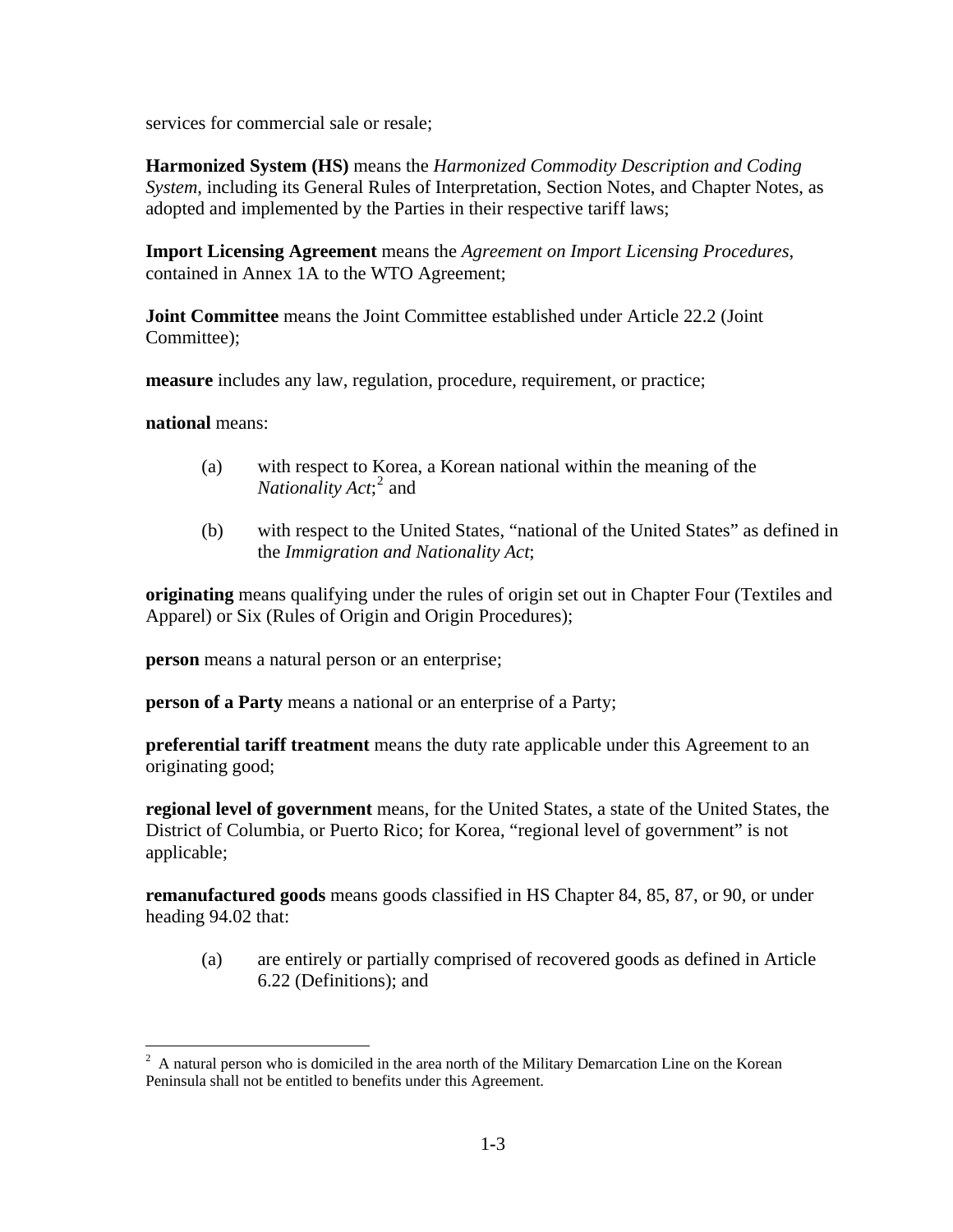(b) have a similar life expectancy and enjoy a factory warranty similar to such new goods;

**Safeguards Agreement** means the *Agreement on Safeguards*, contained in Annex 1A to the WTO Agreement;

**sanitary or phytosanitary measure** means any measure referred to in paragraph 1 of Annex A of the SPS Agreement;

**SPS Agreement** means the *Agreement on the Application of Sanitary and Phytosanitary Measures*, contained in Annex 1A to the WTO Agreement;

**state enterprise** means an enterprise that is owned, or controlled through ownership interests, by a Party; $3$ 

**TBT Agreement** means the *Agreement on Technical Barriers to Trade*, contained in Annex 1A to the WTO Agreement;

**territory** means:

- (a) with respect to Korea, the land, maritime, and air space over which Korea exercises sovereignty, and those maritime areas, including the seabed and subsoil adjacent to and beyond the outer limit of the territorial seas over which it may exercise sovereign rights or jurisdiction in accordance with international law and its domestic law; and
- (b) with respect to the United States,
	- (i) the customs territory of the United States, which includes the 50 states, the District of Columbia, and Puerto Rico;
	- (ii) the foreign trade zones located in the United States and Puerto Rico; and
	- (iii) any areas beyond the territorial seas of the United States within which, in accordance with international law and its domestic law, the United States may exercise sovereign rights with respect to the seabed and subsoil and their natural resources;

**TRIPS Agreement** means the *Agreement on Trade-Related Aspects of Intellectual Property Rights*, contained in Annex 1C to the WTO Agreement:<sup>[4](#page-3-1)</sup>

<span id="page-3-0"></span><sup>&</sup>lt;sup>3</sup> For greater certainty, ownership, or control through ownership interests, may be direct or indirect.

<span id="page-3-1"></span><sup>&</sup>lt;sup>4</sup> For greater certainty, "TRIPS Agreement" includes any waiver in force between the Parties of any provision of the TRIPS Agreement granted by WTO Members in accordance with the WTO Agreement.